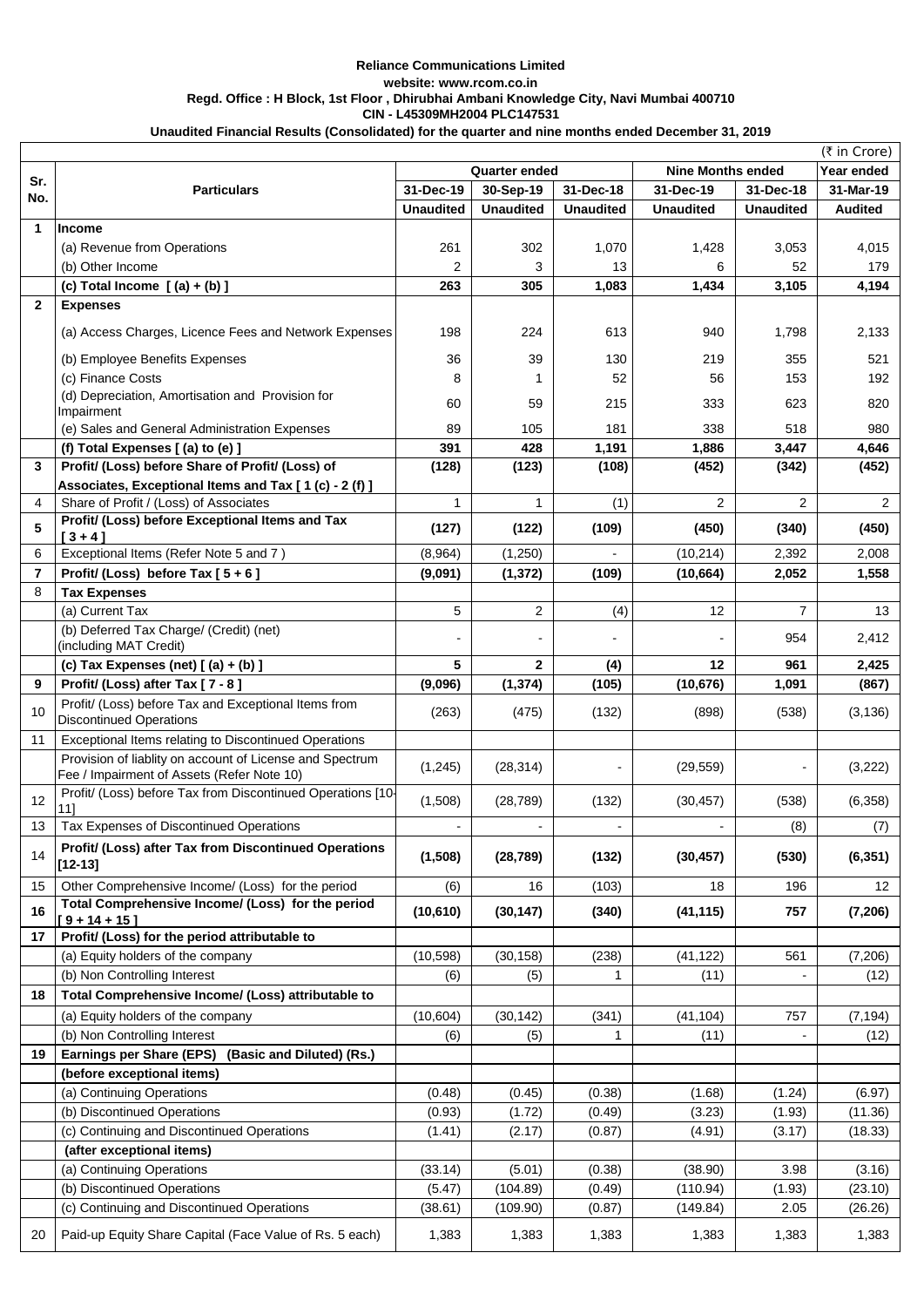| Segment wise Revenue, Results, Segment Assets and Segment Liabilities<br>(₹ in Crore) |                                                                              |                      |                  |                  |                          |                   |                |  |
|---------------------------------------------------------------------------------------|------------------------------------------------------------------------------|----------------------|------------------|------------------|--------------------------|-------------------|----------------|--|
| Sr.                                                                                   | <b>Particulars</b>                                                           | <b>Quarter ended</b> |                  |                  | <b>Nine Months ended</b> | <b>Year ended</b> |                |  |
| No.                                                                                   |                                                                              | 31-Dec-19            | 30-Sep-19        | 31-Dec-18        | 31-Dec-19                | 31-Dec-18         | 31-Mar-19      |  |
|                                                                                       |                                                                              | <b>Unaudited</b>     | <b>Unaudited</b> | <b>Unaudited</b> | <b>Unaudited</b>         | <b>Unaudited</b>  | <b>Audited</b> |  |
|                                                                                       | <b>Segment Revenue</b>                                                       |                      |                  |                  |                          |                   |                |  |
|                                                                                       | (a) India Operation                                                          | 256                  | 273              | 415              | 846                      | 1,333             | 1,808          |  |
|                                                                                       | (b) Global Operation                                                         | 27                   | 40               | 779              | 664                      | 2,070             | 2,821          |  |
|                                                                                       | (c) Total $[ (a) + (b) ]$                                                    | 283                  | 313              | 1,194            | 1,510                    | 3,403             | 4,629          |  |
|                                                                                       | (d) Less: Inter segment revenue                                              | (20)                 | (8)              | (111)            | (76)                     | (298)             | (435)          |  |
|                                                                                       | (e) Income from Operations [(c) - (d) ]                                      | 263                  | 305              | 1,083            | 1,434                    | 3,105             | 4,194          |  |
| $\overline{2}$                                                                        | <b>Segment Results</b>                                                       |                      |                  |                  |                          |                   |                |  |
|                                                                                       | Profit / (Loss) before Tax and Finance Cost from each<br>segment             |                      |                  |                  |                          |                   |                |  |
|                                                                                       | (a) India Operation                                                          | (110)                | (112)            | (49)             | (318)                    | (127)             | (255)          |  |
|                                                                                       | (b) Global Operation                                                         | (10)                 | (10)             | (7)              | (78)                     | (62)              | (5)            |  |
|                                                                                       | (c) Total $[ (a) + (b) ]$                                                    | (120)                | (122)            | (56)             | (396)                    | (189)             | (260)          |  |
|                                                                                       |                                                                              |                      |                  |                  |                          |                   |                |  |
|                                                                                       | (d) Less: Finance Costs (net)                                                | 8                    | $\mathbf{1}$     | 52               | 56                       | 153               | 192            |  |
|                                                                                       | (e) Add: Exceptional Items                                                   | (8,964)              | (1,250)          |                  | (10, 214)                | 2,392             | 2,008          |  |
|                                                                                       | Total Profit before Tax and share in Profit / (Loss) of<br><b>Associates</b> | (9,092)              | (1, 373)         | (108)            | (10, 666)                | 2,050             | 1,556          |  |
|                                                                                       | Total Profit/ (Loss) before Tax from Discontinued<br><b>Operations</b>       | (1,508)              | (28, 789)        | (132)            | (30, 457)                | (538)             | (6, 357)       |  |
| 3                                                                                     | <b>Segment Assets</b>                                                        |                      |                  |                  |                          |                   |                |  |
|                                                                                       | (a) India Operation                                                          | 48,283               | 46,398           | 54,893           | 48,283                   | 54,893            | 48,300         |  |
|                                                                                       | (b) Global Operation                                                         | 485                  | 499              | 12,257           | 485                      | 12,257            | 7,690          |  |
|                                                                                       | (c) Others/ Unallocable (net of Eliminations)                                | (346)                | 11,647           | 10,326           | (346)                    | 10,326            | 11,568         |  |
|                                                                                       | (d) Total $[$ (a) to (c) $]$                                                 | 48,421               | 58,544           | 77,476           | 48,421                   | 77,476            | 67,558         |  |
| 4                                                                                     | <b>Segment Liabilities</b>                                                   |                      |                  |                  |                          |                   |                |  |
|                                                                                       | (a) India Operation                                                          | 93,293               | 92,884           | 20,262           | 93,293                   | 20,262            | 63,832         |  |
|                                                                                       | (b) Global Operation                                                         | 1,638                | 1,608            | 6,934            | 1,638                    | 6,934             | 8,909          |  |
|                                                                                       | (c) Others/ Unallocable (net of Eliminations)                                | (262)                | (309)            | (1,359)          | (262)                    | (1,359)           | (1,325)        |  |
|                                                                                       | (d) Total $[$ (a) to $(c)$ $]$                                               | 94,669               | 94,183           | 25,837           | 94,669                   | 25,837            | 71,416         |  |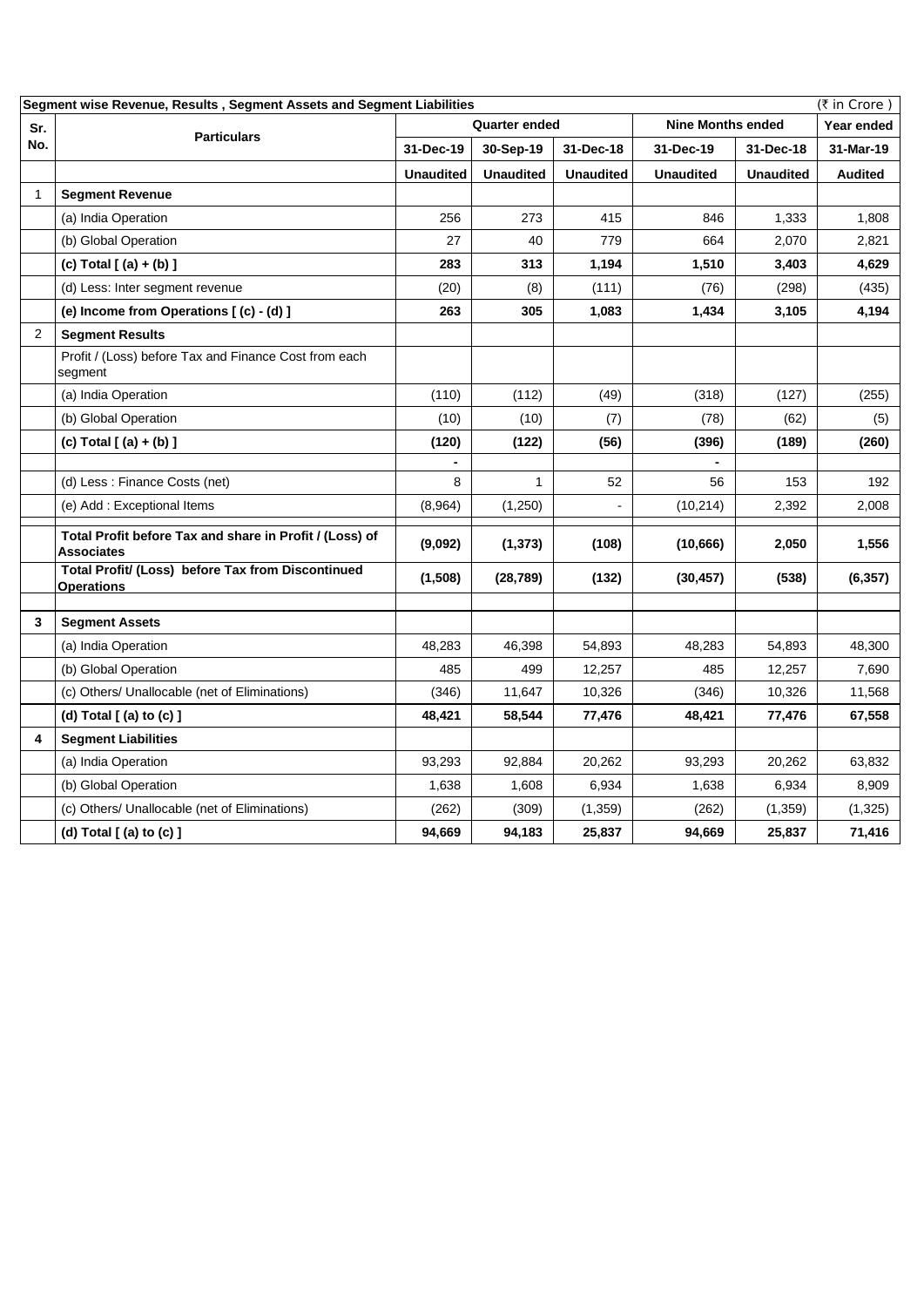## **Notes:**

1. Pursuant to an application filed by Ericsson India Pvt. Ltd before the National Company Law Tribunal, Mumbai Bench ("NCLT") in terms of Section 9 of the Insolvency and Bankruptcy Code, 2016 read with the rules and regulations framed thereunder ("Code"), the NCLT had admitted the application and ordered the commencement of corporate insolvency resolution process ("CIRP") of Reliance Communications Limited ("Corporate Debtor") vide its order dated May 15, 2018. The NCLT had appointed Mr. Pardeep Kumar Sethi as the interim resolution professional for the Corporate Debtor vide its order dated May 18, 2018. However, the Hon'ble NCLAT by an order dated May 30, 2018 had stayed the order passed by the Hon'ble NCLT for initiating the CIRP of the Corporate Debtor and allowed the management of the Corporate Debtor to function. In accordance with the order of the Hon'ble NCLAT, Mr. Pardeep Kumar Sethi handed over the control and management of the Corporate Debtor back to the erstwhile management of the Corporate Debtor on May 30, 2018. Subsequently, by order dated April 30, 2019, the Hon'ble NCLAT allowed stay on CIRP to be vacated. On the basis of the orders of the Hon'ble NCLAT, Mr. Pardeep Kumar Sethi, wrote to the management of the Corporate Debtor on May 02, 2019 requesting the charge, operations and management of the Corporate Debtor to be handed over back to IRP. Therefore, Mr. Pardeep Kumar Sethi had in his capacity as IRP taken control and custody of the management and operations of the Corporate Debtor from May 02, 2019. Subsequently, the committee of creditors of the Corporate Debtor pursuant to its meeting held on May 30, 2019 resolved, with requisite voting share, to replace the existing interim resolution professional, i.e. Mr. Pardeep Kumar Sethi with Mr. Anish Niranjan Nanavaty as the resolution professional for the Corporate Debtor in accordance with Section 22(2) of the Code. Subsequently, upon application by the CoC in terms of Section 22(3) of the Code, the NCLT appointed Mr. Anish Niranjan Nanavaty as the resolution professional for the Corporate Debtor ("RP") vide its order dated June 21, 2019, which was published on June 28, 2019 on the website of the NCLT. Accordingly, the IRP handed over the matters pertaining to the affairs of the Corporate Debtor to the RP as on June 28, 2019 who assumed the powers of the board of directors of the Corporate Debtor and the responsibility of conducting the CIRP of the Corporate Debtor.

With respect to the financial results for the quarter and nine months ended December 31, 2019, the RP has signed the same solely for the purpose of ensuring compliance by the Corporate Debtor with applicable laws, and subject to the following disclaimers:

- (i) The RP has furnished and signed the report in good faith and accordingly, no suit, prosecution or other legal proceeding shall lie against the RP in terms of Section 233 of the Code;
- (ii) No statement, fact, information (whether current or historical) or opinion contained herein should be construed as a representation or warranty, express or implied, of the RP including, his authorized representatives and advisors;
- (iii) The RP, in review of the financial results and while signing this statement of financial results, has relied upon the assistance provided by the directors of the Corporate Debtor, and certifications, representations and statements made by the directors of the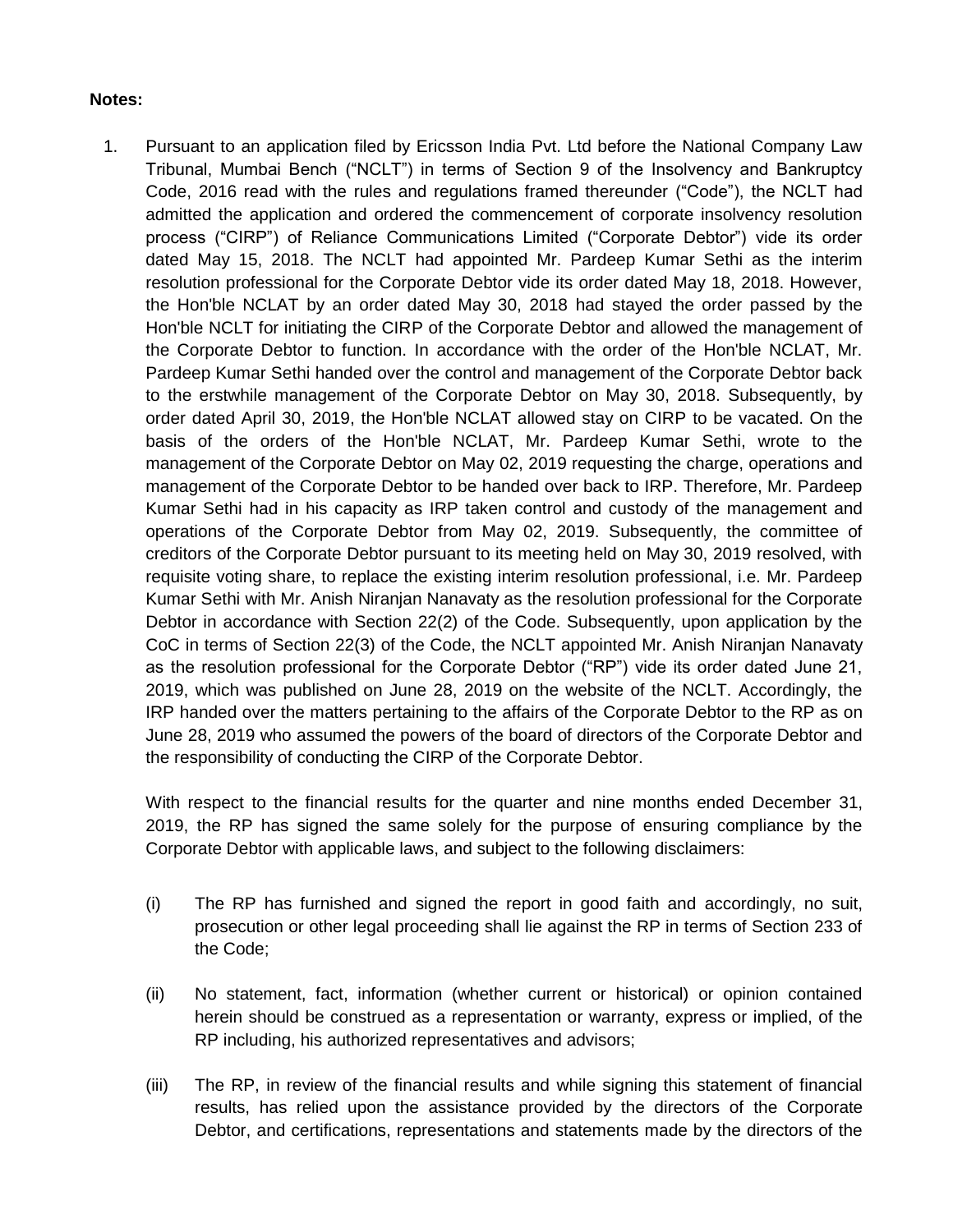Corporate Debtor, in relation to these financial results. The statement of financial results of the Corporate Debtor for the quarter and nine months ended December 31, 2019 have been taken on record by the RP solely on the basis of and on relying the aforesaid certifications, representations and statements of the aforesaid directors and the management of the Corporate Debtor. For all such information and data, the RP has assumed that such information and data are in the conformity with the Companies Act, 2013 and other applicable laws with respect to the preparation of the financial results and that they give true and fair view of the position of the Corporate Debtor as of the dates and period indicated therein. Accordingly, the RP is not making any representations regarding accuracy, veracity or completeness of the data or information in the financial results.

- (iv) In terms of the provisions of the Code, the RP is required to undertake a review of certain transactions. Such review has been initiated and the RP may be required to accordingly act on the results of such review in terms of the provisions of the Code.
- 2. Figures of the previous period have been regrouped and reclassified, wherever required.
- 3. During the quarter ended June 30, 2019, the CIRP in respect of each of the Corporate Debtors, i.e. the Company and its subsidiaries; Reliance Telecom Limited (RTL) and Reliance Infratel Limited (RITL) has been re-commenced, and interim resolution professionals had been appointed in respect of the aforesaid companies. Subsequently, appointment of Mr. Anish Niranjan Nanavaty as the Resolution Professional (RP) of the Company and its subsidiaries has been confirmed by the NCLT vide its order dated June 21, 2019 which was published on June 28, 2019 on the NCLT"s website.

Pursuant to strategic transformation programme, as a part of asset monetization and resolution plan of the Company, the Company and its subsidiary companies; RTL and RITL, with the permission of and on the basis of suggestions of the Lenders, had entered into definitive binding agreements with Reliance Jio Infocomm Limited (RJio) for monetisation of certain specified assets on December 28, 2017 for sale of Wireless Spectrum, Towers, Fiber and Media Convergence Nodes (MCNs). During the previous financial year, the said asset sale agreements were terminated by mutual consent on account of various factors and developments including *inter alia* non receipt of consents from lenders and permission/ approvals from Department of Telecommunication.

On completion of the corporate insolvency resolution process, the Company will carry out a comprehensive review of all the assets including investment in subsidiaries and liabilities and accordingly provide for impairment of assets and write back of liabilities, if any. Further, the Company is in the process of reconciling Goods & Service Tax (GST) and Tax Deducted at source. The Auditors have drawn qualification in this regard in their Limited Review Report for the quarter and nine months ended December 31, 2019.

Considering these developments including, in particular, the RP having taken over the management and control of the Company and its two subsidiaries inter alia with the objective of running them as going concerns, the financial results continue to be prepared on going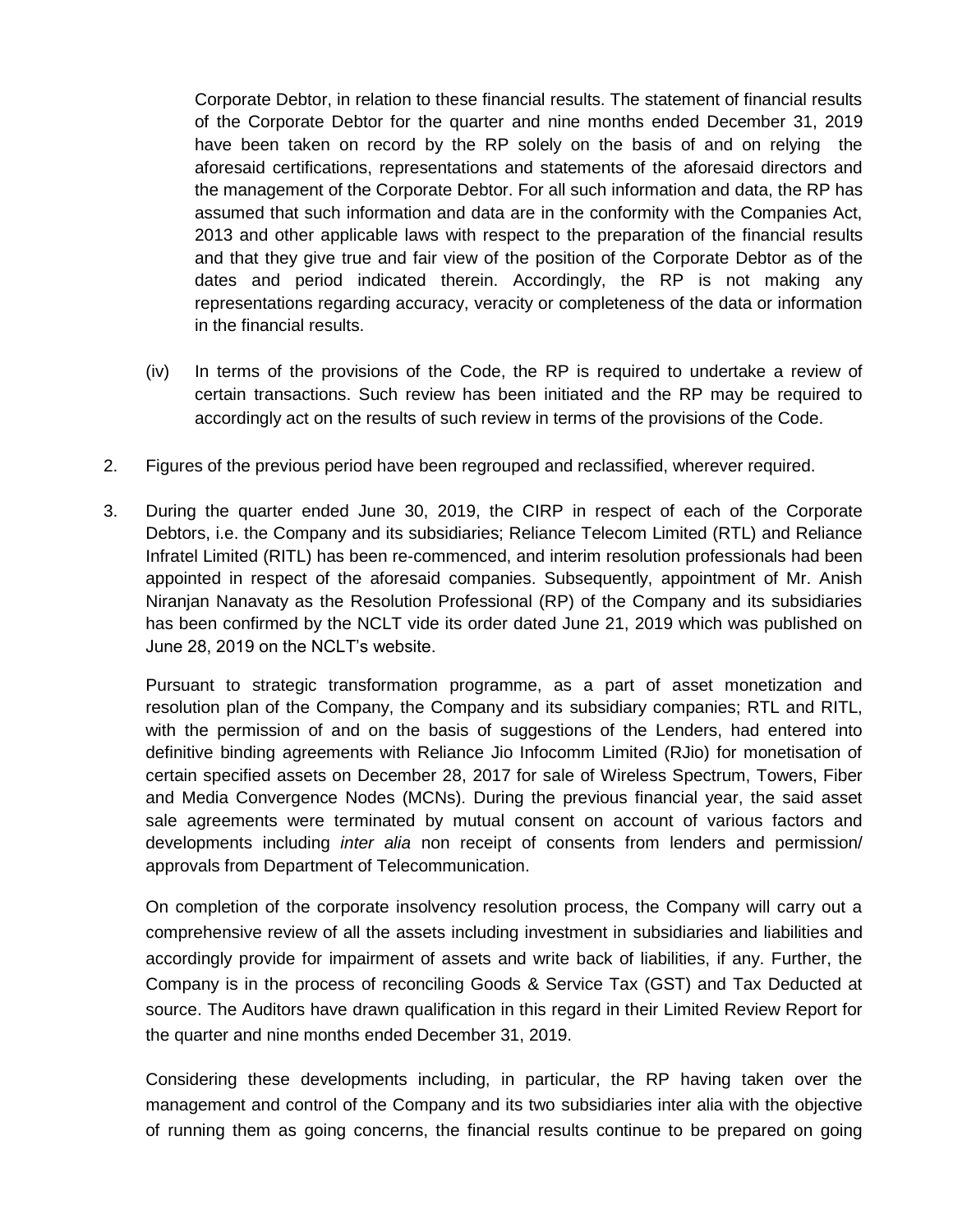concern basis. However, since the Company continues to incur loss, current liabilities exceed current assets and Company has defaulted in repayment of borrowings, payment of regulatory and statutory dues, these events indicate that material uncertainty exists that may cast significant doubt on Company"s ability to continue as a going concern. The Auditors have drawn qualification in their Limited Review Report for the quarter and nine months ended December 31, 2019.

- 4. Considering various factors including admission of the Company and its two subsidiaries; RTL and RITL to CIRP under the Code, there are various claims submitted by the operational creditors, the financial creditors, employees and other creditors. The overall obligations and liabilities including obligation for interest on loans and the principal rupee amount in respect of loans including foreign currency denominated loans shall be determined during the CIRP. Further, prior to May 15, 2018, the Company and its said subsidiaries were under Strategic Debt Restructuring (SDR) and asset monetization and debt resolution plan was being worked out. The Company and some of its subsidiaries have not provided Interest of  $\bar{\tau}$  1,144 crore and  $\bar{\tau}$  3,448 crore calculated based on basic rate of interest as per terms of loan for the quarter and nine months ended December 31, 2019 respectively and foreign exchange variation aggregating to  $\bar{\tau}$  127 crore loss and  $\bar{\tau}$  552 crore loss for the quarter and nine months ended December 31, 2019 respectively. Had the Company provided Interest and foreign exchange variation, the Loss would have been higher by  $\bar{\tau}$  1,271 crore and  $\bar{\tau}$  4,000 crore for the quarter and nine months ended December 31, 2019 respectively. The Auditors have drawn qualification for non provision of interest and foreign exchange variations in their Review Report for the quarter and nine months ended December 31, 2019. During the previous years, Interest of  $\bar{\tau}$  7,998 crore and foreign exchange variation aggregating to  $\bar{\tau}$  984 crore were not provided and the Auditors had drawn qualification in their audit report for the financial year ended March 31, 2018 and March 31, 2019.
- 5. During the Quarter ended December 31, 2019, pursuant to amendment of the Articles of Association in the Extra Ordinary General Meeting of Reliance Realty Limited (RRL), held on December 10, 2019, the control of RRL, a subsidiary of the Company, was conferred on the Company, with effect from December 10, 2019. Consequently RRL has been included for the preparation of consolidated financial results of the Company as per Ind AS 110 "Consolidated Financial Statement" and Investments previously fair valued have now been recorded at cost. Impact on profitability is  $\bar{\tau}$  8,964 crore loss represented as exceptional items as part of continuing operations.

During the previous year ended March 31, 2019, the Company was in the process of finalising and implementing its asset monetization and debt resolution plan, comprising the Company"s real estate development plan and restructuring of Debt. Accordingly as required by the lenders and also to safeguard the development of real estate and the business taken up by RRL, it was felt necessary that control of RRL be conferred on ADA Group. However, in view of the monetization plan having failed and the resumption of the corporate insolvency resolution process, the control of RRL has now been transferred from ADA Group to the Company. It is however highlighted that the Company shall not be responsible for any actions undertaken by ADA Group in control of RRL prior to the vesting of control of RRL with the Company.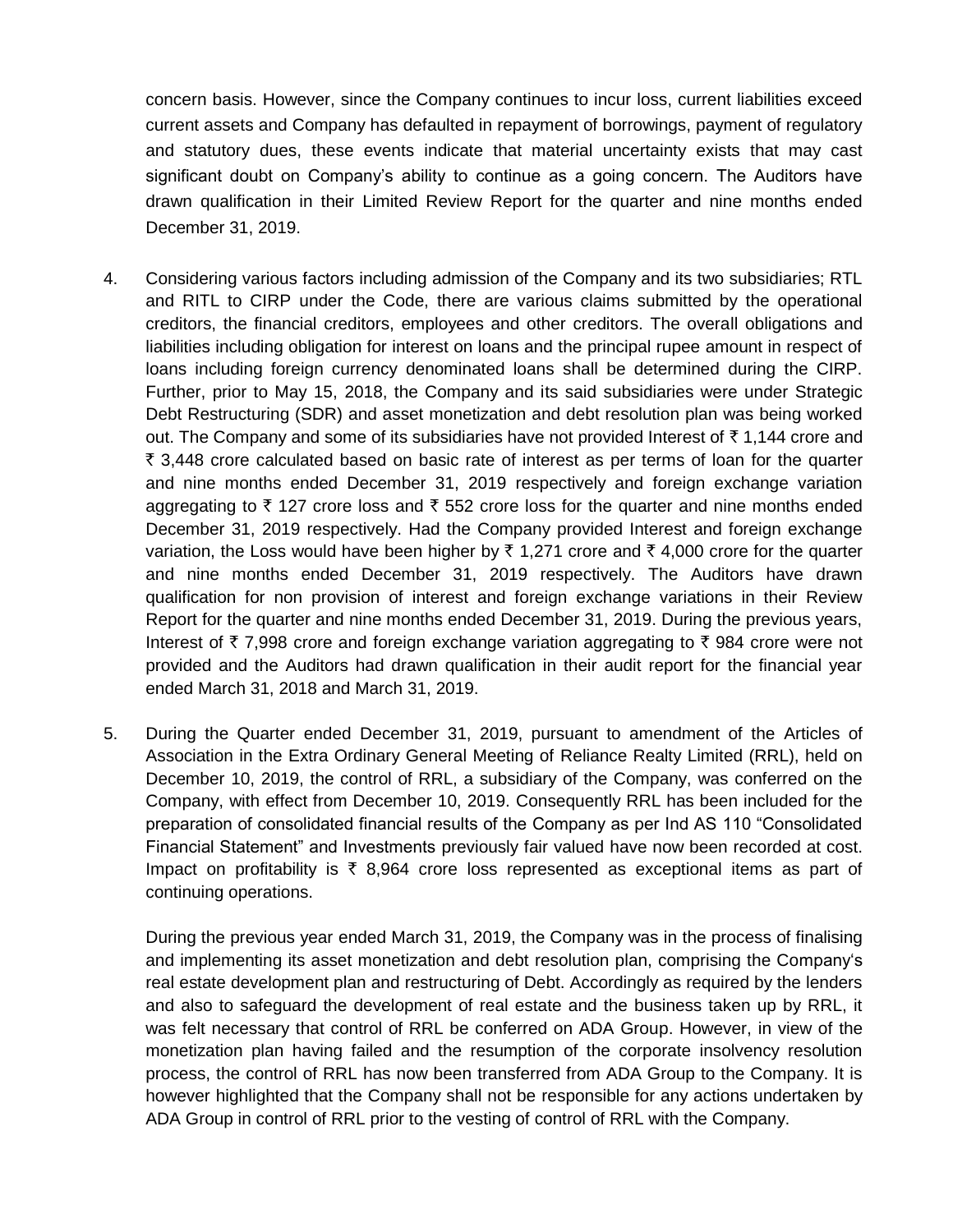6. Assets held for sale including Wireless Spectrum, Towers, Fiber and Media Convergence Nodes (MCNs) continue to be classified as held for sale at the value ascertained at the end of March 31, 2018, along with liabilities, for the reasons referred in Note 3 above and disclosed separately as discontinued operations in line with Ind AS 105 "Non-current Assets Held for Sale and Discontinued Operations".

| (₹ in core)                     |           |               |           |                   |               |           |  |
|---------------------------------|-----------|---------------|-----------|-------------------|---------------|-----------|--|
| <b>Particulars</b>              |           | Quarter ended |           | Nine months ended | Year<br>ended |           |  |
|                                 | 31-Dec-19 | 30-Sep-19     | 31-Dec-18 | 31-Dec-19         | 31-Dec-18     | 31-Mar-19 |  |
|                                 | Unaudited | Unaudited     | Unaudited | Unaudited         | Unaudited     | Audited   |  |
| <b>Total Income</b>             | 260       | 278           | 536       | 835               | 1,619         | 1,866     |  |
| Profit/<br>(Loss)<br>before tax | (1,508)   | (28, 789)     | (132)     | (30, 457)         | (538)         | (6, 358)  |  |
| Profit/ (Loss) after<br>tax     | (1,508)   | (28, 789)     | (132)     | (30, 457)         | (530)         | (6, 351)  |  |

The financial result of discontinued operations is as under:

7. During the previous quarter, GCX Limited, an overseas step-down subsidiary of the Company, defaulted in payment to 7% Senior Secondary Notes (Notes) amounting to USD 350 million that had fallen due for repayment on August 01, 2019 and consequently, during the previous quarter, GCX Limited and its subsidiaries/ affiliates had initiated a voluntary application under Chapter 11 of the United States Bankruptcy Code to effectuate a prepackaged plan of reorganization in the District of Delaware court. More than 75% of Bond holders have committed their support for the said plan. Based on the above, control by the Company over GCX Limited and its subsidiaries has ceased to exist upon initiation of the voluntary application under Chapter 11 of the United States Bankruptcy Code and accordingly the said Companies are deconsolidated with effect from July 01, 2019 for the purpose of and as per requirement of Ind AS 110 "Consolidated Financial Statement". Investment in the deconsolidated subsidiaries has been accounted at fair value, as per Ind AS 109 "Financial Instruments". During the quarter, pursuant to the order of the District of Delaware court dated December 4, 2019, the holder of Notes have become entitled to be the owners of GCX Limited in terms of the plan as approved under Chapter 11 of the United States Bankruptcy Code on the effective date upon implementation of the approved plan. The plan has been approved by the District of Delaware court on December 4, 2019 and the plan is pending implementation. Impact on profitability is  $\bar{\tau}$  Nil for the quarter ended December 31, 2019. Impact on profitability is  $\overline{\xi}$  1,250 crore for the nine months ended December 31, 2019 and has been represented as part of Exceptional Items. Hence the figures for the quarter and nine months ended December 31, 2019 are not comparable with the previous corresponding period.

Further, GCX Limited along with the other debtors have filed another motion aimed at addressing the issues they have been having in completing the steps to make their plan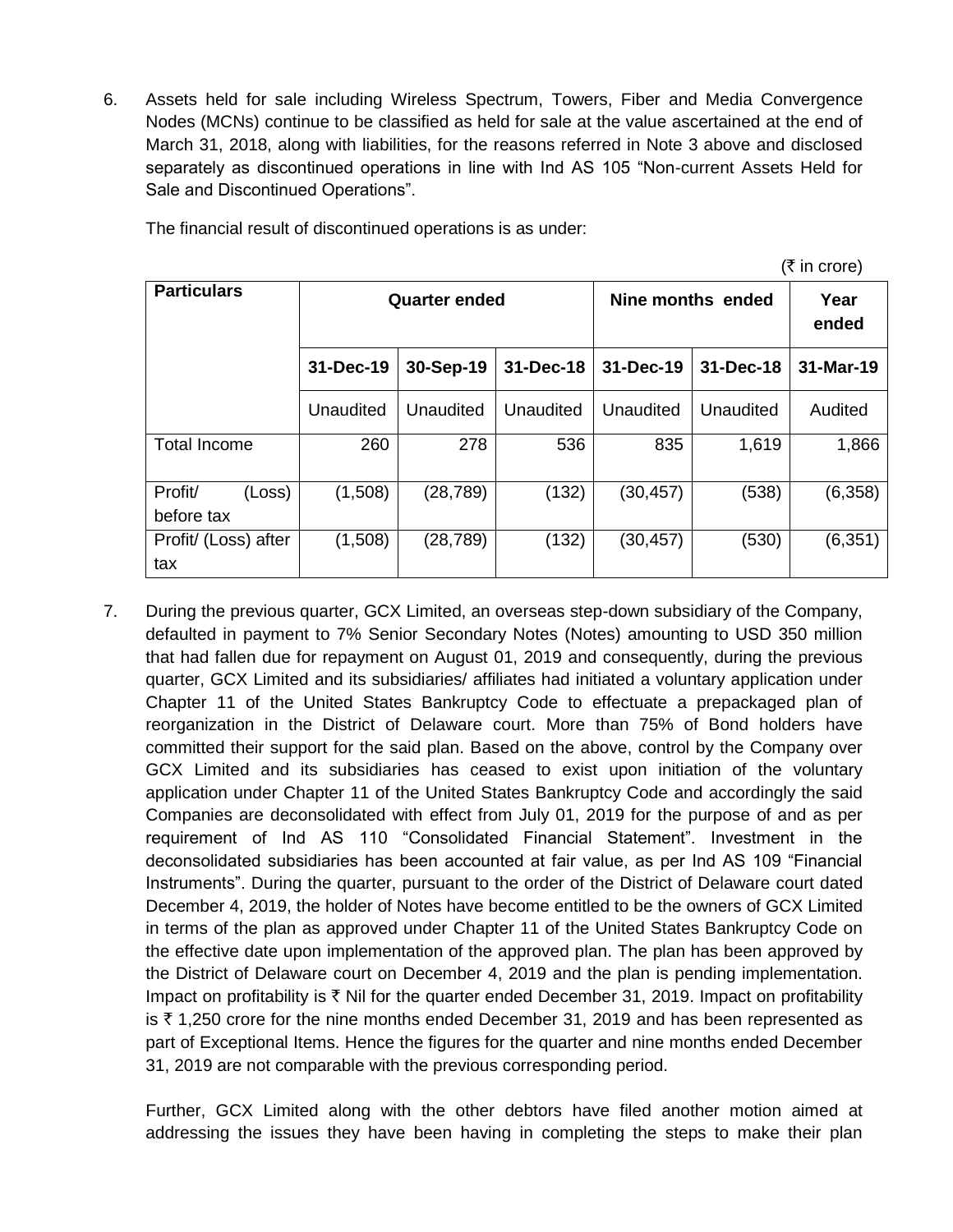effective: (a) Debtors' Motion for Entry of an Order (I) (A) Clarifying That Two-Step Emergence is Permitted Under the Confirmation Order and Plan Documents, or, Alternatively, (B) Deeming Two-Step Emergence a Non-Material Plan Modification and Amending the Confirmation Order to Reflect the Same, (II) Approving Entry into Transition Services Agreement, and (III) Granting Related Relief. A hearing is scheduled on February 27, 2020; objections are due by February 20, 2020.

- 8. In three overseas subsidiaries, it indicates the existence of material uncertainty due to loss during nine months ended December 31, 2019, total liabilities exceeding total assets and holding company Reliance Communications Limited is undergoing insolvency proceeding. The above has been qualified by respective Auditors in their Limited Review Reports of these subsidiaries. Further, Auditors of three other overseas subsidiaries have given Emphasis of Matter for Material Uncertainty on Going Concern. The matter has been referred by the auditors in their Limited Review Report.
- 9. During the previous quarter, Reliance Communications Infrastructure Limited, a wholly owned subsidiary of the Company, had been admitted by NCLT for resolution process under the Code.
- 10. The Hon"ble Supreme Court of India, vide its order dated October 24, 2019 had dismissed the petition filed by the telecom operators and agreed with the interpretation of the Department of Telecommunications (DoT) to the definition of Adjusted Gross Revenue (AGR) under the license. The DoT had during the pendency of the various proceedings simultaneously directed Special Audit in relation to the computation of License fee, Spectrum fee, applicable interest and penalties thereon, which is under progress for the financial year 2015-16 onwards. In this regard, the Company had provided for estimated liability aggregating to  $\bar{\tau}$  28,314 crore in the previous quarter ended September 30, 2019 and has provided additional charge of  $\bar{\tau}$  1,245 crore during the quarter ended December 31, 2019 thereby aggregating to  $\bar{\tau}$  29,559 crore for the nine months ended December 31, 2019 and represented as exceptional items relating to discontinued operations which may undergo revision based on demands from DoT and/ or any developments in this matter.

Considering various factors including admission of the Company and its two subsidiaries; RTL and RITL to resolution process under the Insolvency and Bankruptcy Code, 2016 (IBC) and the moratorium applicable under IBC, discharge of the liability will be dealt with in accordance with the Code. The matter has been referred by the auditors in their Limited Review Report.

11. The listed Redeemable Non Convertible Debentures (NCDs) of the Company aggregating to  $\bar{\tau}$  3,750 crore as on December 31, 2019 are secured by way of first pari passu charge on the whole of the movable properties, plant and equipment and Capital Work in Progress, both present and future, including all insurance contracts relating thereto of the Borrower Group; comprising of the Company and its subsidiary companies namely; Reliance Telecom Limited (RTL), Reliance Infratel Limited (RITL) and Reliance Communications Infrastructure Limited (RCIL). Out of the above, in case of NCDs of  $\bar{\tau}$  750 crore, the Company has also assigned Telecom Licenses, by execution of Tripartite Agreement with Department of Telecommunications (DoT). The asset cover in case of these NCDs exceeds 100% of the principal amount of the said NCDs.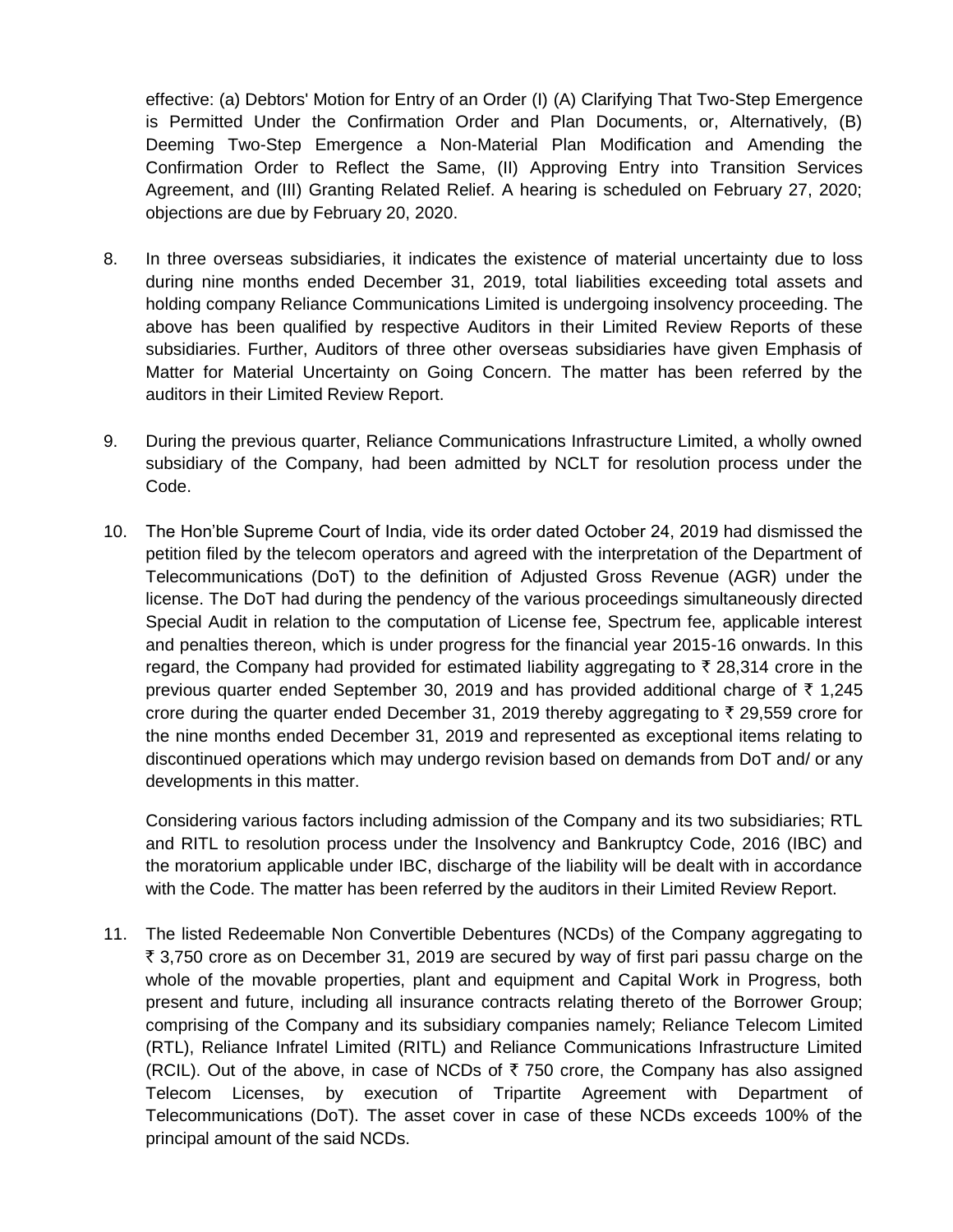- 12. The Company and some of its subsidiaries where assets are held for sale as per Ind AS 105 and being short term in nature, Ind AS 116 has not been applied. The Auditors have drawn qualification in their Limited Review Report for the quarter and nine months ended December 31, 2019.
- 13. A Subsidiary of the Company is in the process of reconciliation of unbilled revenue with customers on account of various business parameters and any GST applicable thereon shall be paid upon completion of pending reconciliation and billing thereof. The Auditors have drawn qualification in their Limited Review Report for the quarter and nine months ended December 31, 2019.
- 14. The Company is operating with India Operations, Global Operations and Others/ Unallocated segments. Accordingly, segment-wise information has been given. This is in line with the requirement of Ind AS 108 "Operating Segments".
- 15. The Company has opted to publish consolidated financial results for the financial year 2019- 20. Standalone financial results, for the quarter and nine months ended December 31, 2019 can be viewed on the website of the Company, National Stock Exchange of India Limited and BSE Limited at www.rcom.co.in, www.nseindia.com and www.bseindia.com respectively.

| <b>Particulars</b>                         |           | <b>Quarter ended</b> |           | <b>Nine Months ended</b> | Year<br>ended |           |  |
|--------------------------------------------|-----------|----------------------|-----------|--------------------------|---------------|-----------|--|
|                                            | 31-Dec-19 | 30-Sep-19            | 31-Dec-18 | 31-Dec-19                | 31-Dec-18     | 31-Mar-19 |  |
|                                            | Unaudited | Unaudited            | Unaudited | Unaudited                | Unaudited     | Audited   |  |
| <b>Total Income</b>                        | 201       | 225                  | 341       | 662                      | 1,104         | 1,465     |  |
| Profit/<br>before<br>(Loss)<br>tax         | (12,769)  | (2,733)              | (78)      | (15,609)                 | 8,767         | 8,657     |  |
| before<br>Profit/<br>(Loss)<br>from<br>tax | (1, 160)  | (25, 948)            | (58)      | (27, 200)                | (250)         | (2, 252)  |  |
| <b>Discontinued</b><br>Operations          |           |                      |           |                          |               |           |  |
| <b>Total Comprehensive</b><br>Income       | (13,929)  | (28, 681)            | (136)     | (42, 809)                | 6,429         | 2,847     |  |

 $(\bar{\tau}$  in crore)

16. Additional information on standalone basis is as follows:

- 17. Provision for Income Tax for the quarter and nine months ended December 31, 2019 is based on estimate for the full financial year.
- 18. After review by the Audit Committee, the Directors of the Company have approved the above results at their meeting held on February 14, 2020 which was chaired by Mr. Anish Niranjan Nanavaty, Resolution Professional ("RP") of the Company and RP took the same on record